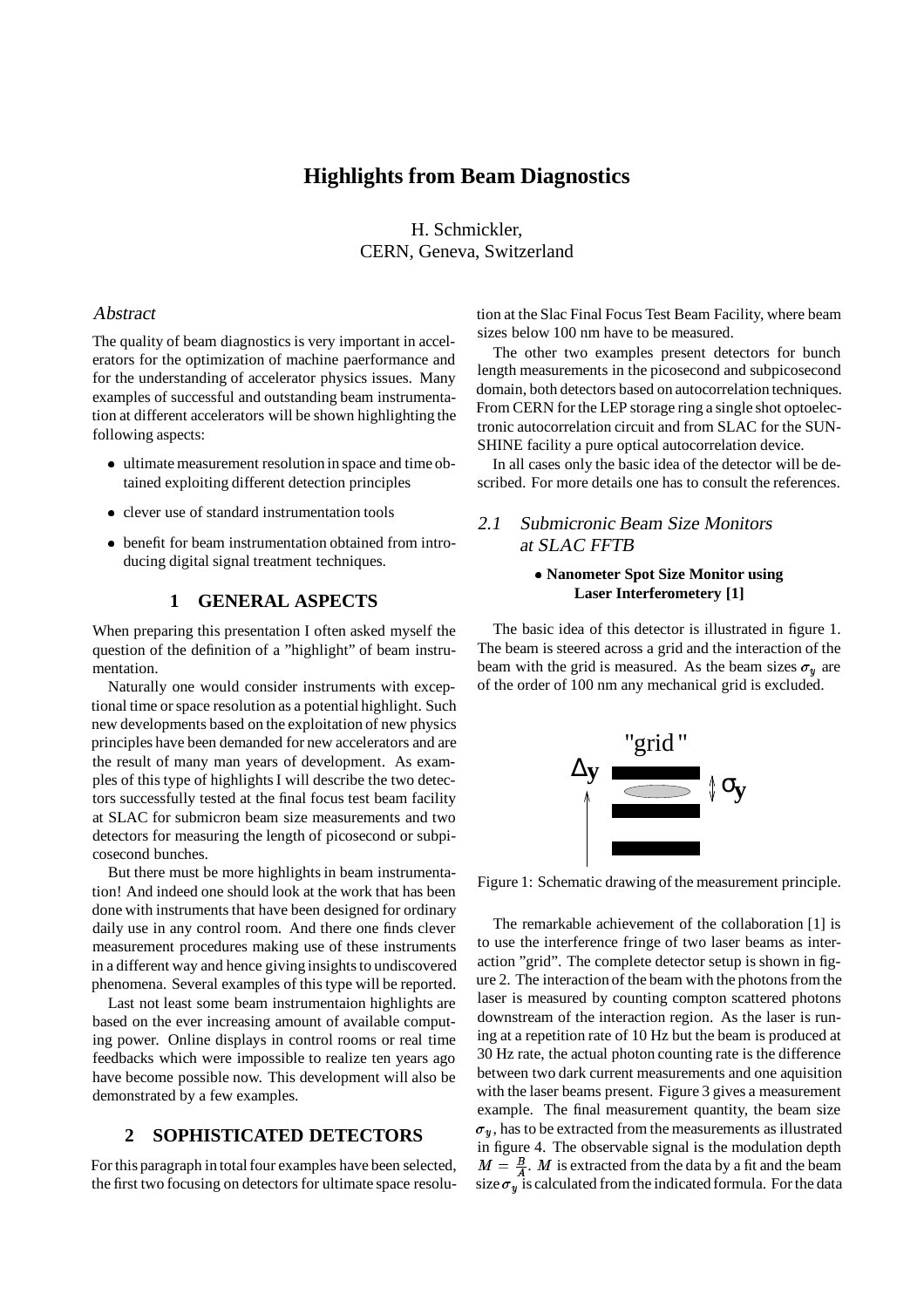shown in figure 4 one obtains  $\sigma_y = 66 \pm 3$  nm. More details on this detector can be found in [1]



Figure 2: Detector layout



Figure 3: Measurement example



Figure 4: Evaluation of  $\sigma_u$ 

#### **Gas-Ionization beam size Monitor [2]**

This detector is installed next to the detector described above. It is based on a completely different detection principle. Here the general idea is to make the electron beam interact with gas ions ( $He<sup>+</sup>$  ions) and to observe those gas ions which have been accelerated transversely by the space charge fields of the passing electron beam. Figure 5 shows the detector layout. One can see the gas inlet and the micro channel plates for the ion detection surrounding the interaction region.



With the nominal parameters of the FFTB, i.e. beam sizes of  $1.8 \mu m \cdot 60 \, nm$  space charge fields of 800 MV/m are produced and the accelerated  $He^+$  ions will reach up to 10 keV energy. The velocity of the ions is proportional to their energy, which in turn is inversely proportional to the horizontal beam size of the passing electrons (approxima-

tion for flat beams). The velocity is inversely proportional to the observable parameter, which is the time of flight of

the arriving He<sup>+</sup> ions. Hence we can write:

$$
1/T_{min} \simeq \beta_{max} \simeq E_{max} \simeq 1/\sigma_x \tag{1}
$$

Figure 6 shows a measurement example for the time of flight distribution. These distributionscan be used in a range from  $\sigma_x$  = 70 $\mu$ m corresponding to ion energies below 10 eV down to  $\sigma_x = 2\mu m$  corresponding to ion energies of about 10 keV.



Figure 6: Measurement example of the time of flight distribution of the He<sup>+</sup> -ions.

For the FFTB the vertical dimension of the beams is of larger importance. This quantity can be obtained from the azimutal distribution of the He<sup>+</sup> ions. During the passage of the electron beam there is enough time for the ions to oscillate in the potential well of the passing beam. Due to this oscillation the ions are emitted azimutally according to the shape of the potential well. This well is symmetric for round beams, i.e. in this case the azimutal distribution of the detected ions would be isotropic. In case of a flat beam the ions are emitted predominately to the sides creating two peaks at 180<sup>0</sup> angular distance in the azimutal distribution. One can show that from the A2-Fourier Coefficient of this distribution one can determine the vertical dimension  $\sigma_u$  of the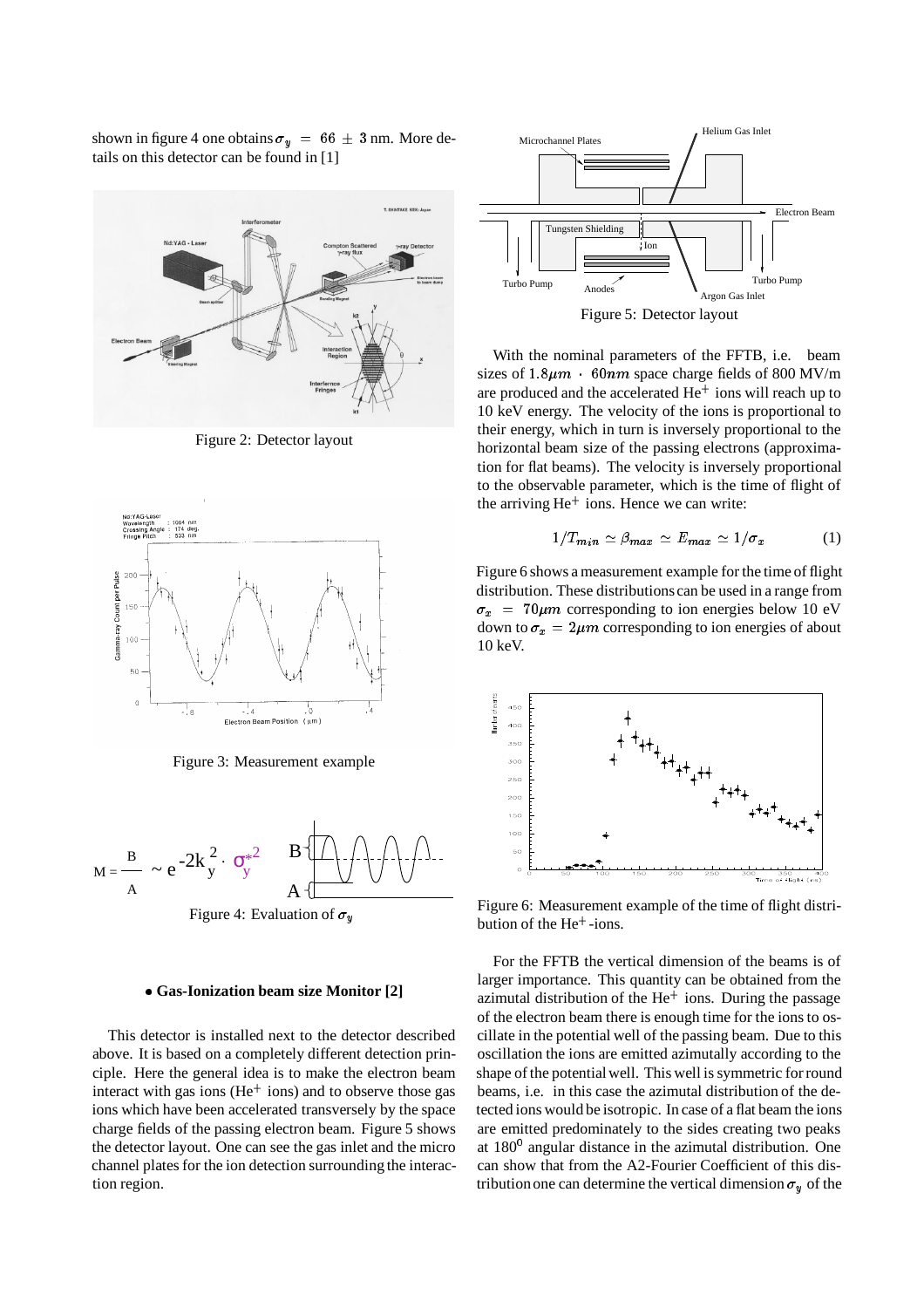beams. Figure 7 shows a measurement example. Useful information can be obtained for the range  $\sigma_y = 500$  nm down to  $\sigma_y$  = 70 nm. For more details one has to refer to [2].



Figure 7: Measurement example of the azimutal distribution of the He<sup>+</sup> -ions.

# 2.2 Single Shot bunch length measurements at LEP (Autocorrelator)

Having treated two detectors with ultimate space resolution I shall cover now two examples of detectors for bunch length measurements in the picosecond and subpicosecond domain. For this time resolution electronic devices are too slow, hence one has to exploit at least optoelectronic components where rise times of 300 fsec have been reached [4].

Based on Cd-Te photoconductors an optoelectronic sampler for the LEP bunches has been constructed [3]. Figure 8 shows the layout of the detector. Several Cd-Te photoconductors are simultaneously exposed to the X-ray part of the synchrotron radiation of the LEP lepton bunches. The central photoconductor is polarized by a large DC-voltage. On arrival of the X-rays the central photoconductor emits an electric signal into a matched delay line connected to the other photoconductors.



Figure 8: Detector schema of an optoelectronic sampler (autocorrelation principle) for LEP bunches.

These photoconductors will be polarized now by this electrical pulse, which represents the time distributionof the x-rays and hence the longitudinal profile of the leptons. As

all photoconductors are exposed to the same x-ray pulse the autocorrelation signal traveling to the integrators in the readout electronics give a signal depending on the bunch length and the electric delay on the circuit. Using all signals from the photocunductors the longitudinal distribution of the leptons can be reconstructed. The delays between photoconductors has been chosen to cover several sigma of the nominal 40 psec bunch length of LEP. The detector will be installed in the LEP tunnel in october 1996, as measurement result figure 9 shows data obtained from a test run.



Figure 9: Test data for one of the photoconductors of the circuit shown in figure 8

During this test run the autocorrelator was exposed to the light of a laser with a FWHM pulse lenght below 10 psec. The laser light was split and the central photoconductor was directly exposed to the laser light, whereas each other photoconductor was exposed via an optical delay. If the optical delay matches the electrical delay of the delay line the autocorrelation signal must be maximum. These tests have shown that the detector works and from the width of the distribution(figure 9) one can deduce the time resolution of the optoelectronic elements.

#### 2.3 Measurement of 50-fs (rms) Electron Pulses

This detector [5] has been developed for the SUNSHINE facility at SLAC, where electron bunches short as 50 fs (rms) can be produced and measured. This presentation is a nice occasion to mention that for this work W. Berry and H. Lihn, have been awarded the "**Faraday Cup Award 1996**", an award honoring innovative beam instrumentation.

As the LEP detector the device is based on autocorrelation techniques. For the time resolution in question even optoelectronic devices are too slow, hence the autocorrelation is obtained by pure optical means. More precisely a Michelson interferometer is used to split the beam signal and to create the optical delay. Figure 10 gives details of the experimental setup and figure 11 gives a measurement example. The measured width of  $24\mu m$  translates into 120 fs bunchlength in case the shape was gaussian or 160 fs for a rectangular longitudinal distribution.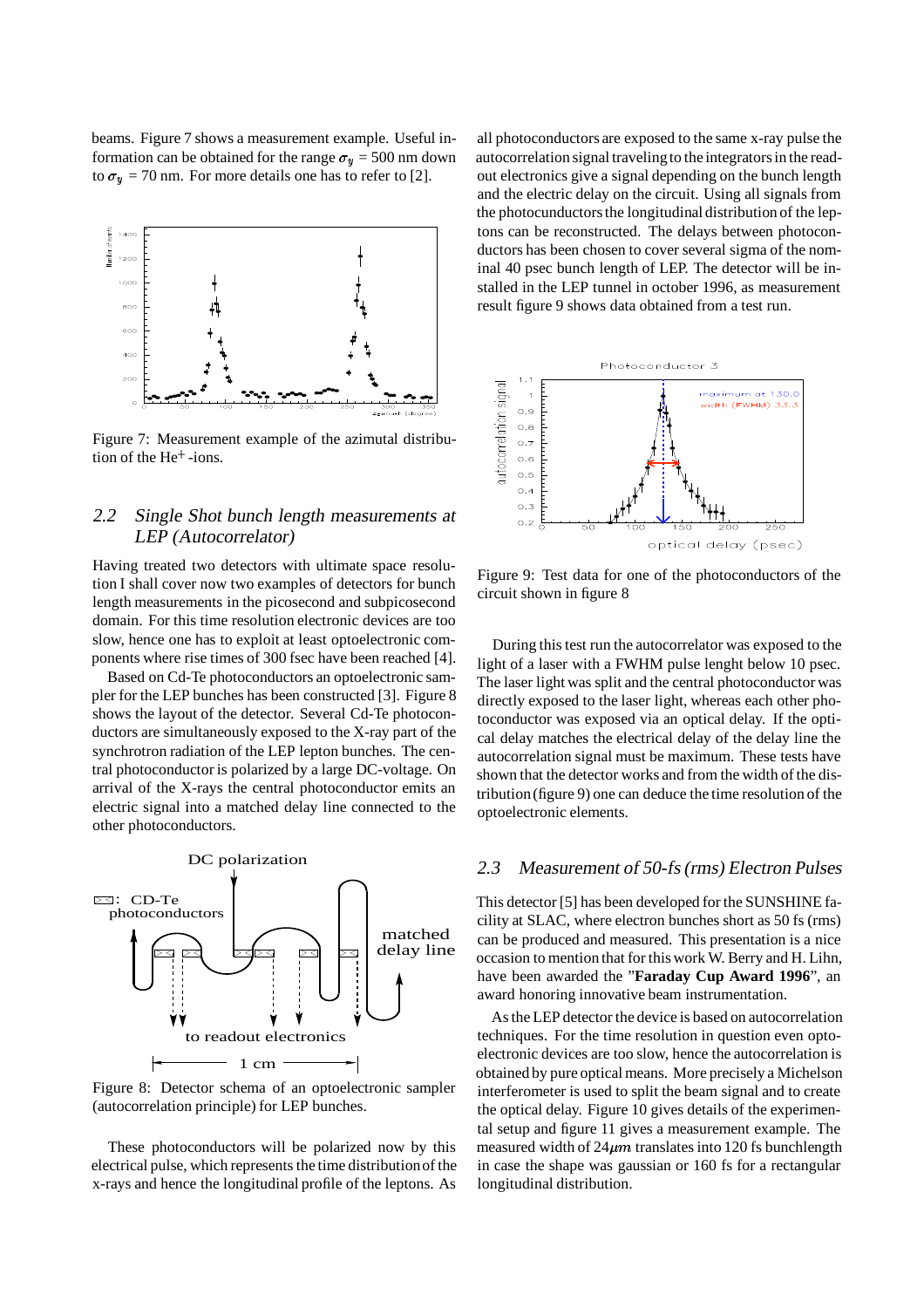

Figure 10: Schematic diagrams of (a) the bunch generation and compression system used at SUNSHINE and (b) the experimental setup.



Figure 11: Fine autocorrelation scan of the main peak for the shortest electron bunch length obtained at SUNHINE.

## **3 CLEVER MEASUREMENT PROCEDURES**

#### 3.1 Central Frequency of LEP

This type of measurement has already been done at DESY and other machines and it has been proposed for LEP by A. Hofmann. The aim is to define the geometrical center of the machine with a measurement procedure. One exploits ordinary chromaticity measurements, for which the variation of the betatron tunes is measured as a function of the beam energy, i.e. as a functionof the Rf-frequency. If one repeats the chromaticity measurements for several chromaticity settings one obtains results as show in figure 12.

All chromaticity measurements cross in one point. This is obviously the point where the beam passes through the center of the sextupoles as the betatron tune is independent of the powering of the sextupoles. In most machines the sextupoles are fixed together with the quadrupoles on one girder. Therefore the center of the sextupoles is a good definition of the center of the machine.



Figure 12: Measurement example of the central frequency of LEP.

One might have the impression that the above measurement is very academic. But over a period of weeks central frequency measurements have been made at LEP in 1993 [6]. The observed variation in the LEP central frequency is nicely correlated with the change of the LEP beam energy due to tidal effects [7]. The above measurements have confirmed the assumption that tidal forces vary the energy of the LEP beams at the  $10^{-5}$  level by changing the circumference (and hence the central frequency) of the machine.

#### 3.2 Beam Based Pickup Calibration at LEP

Similar to the previous example this method is based on the detection of the beam passage through the center of a magnetic element. If one takes a single quadrupole and one could detect by same means that the beam passes through its magnetic center the reading of the orbit monitor next to this quadrupole would represent the offset of the magnetic center to the electric center of the pickup. Such values obtained pickup by pickup represent a beam based calibration of the pickups. In order to determine the passage of the beam through the center of a particular quadrupole its strength is modulated sinusoidially by about  $10^{-4}$  of its actual strength at a frequency around 10 Hz. With a sensitive oscillation detector somewhere in the ring the beam oscillation at the strength modulation frequency is measured. Steering the beam through the quadrupole one finds a position for which the modulation signal disappears. In that case the beam passes through the center of the modulated quadrupole. In practice this procedure has been used in LEP for many orbit pickups and the offsets have been measured with a precision of about 80  $\mu$ m. More details can be found in [8].

## 3.3 Longitudinal Spectra

In most machines monitors for longitudinal beam oscillations are available. These monitors are used to measure the synchrotron tune as the maximum of the amplitude response spectrum. By going one step further and fitting a theoretical curve to the whole amplitude spectrum also the longitudinal